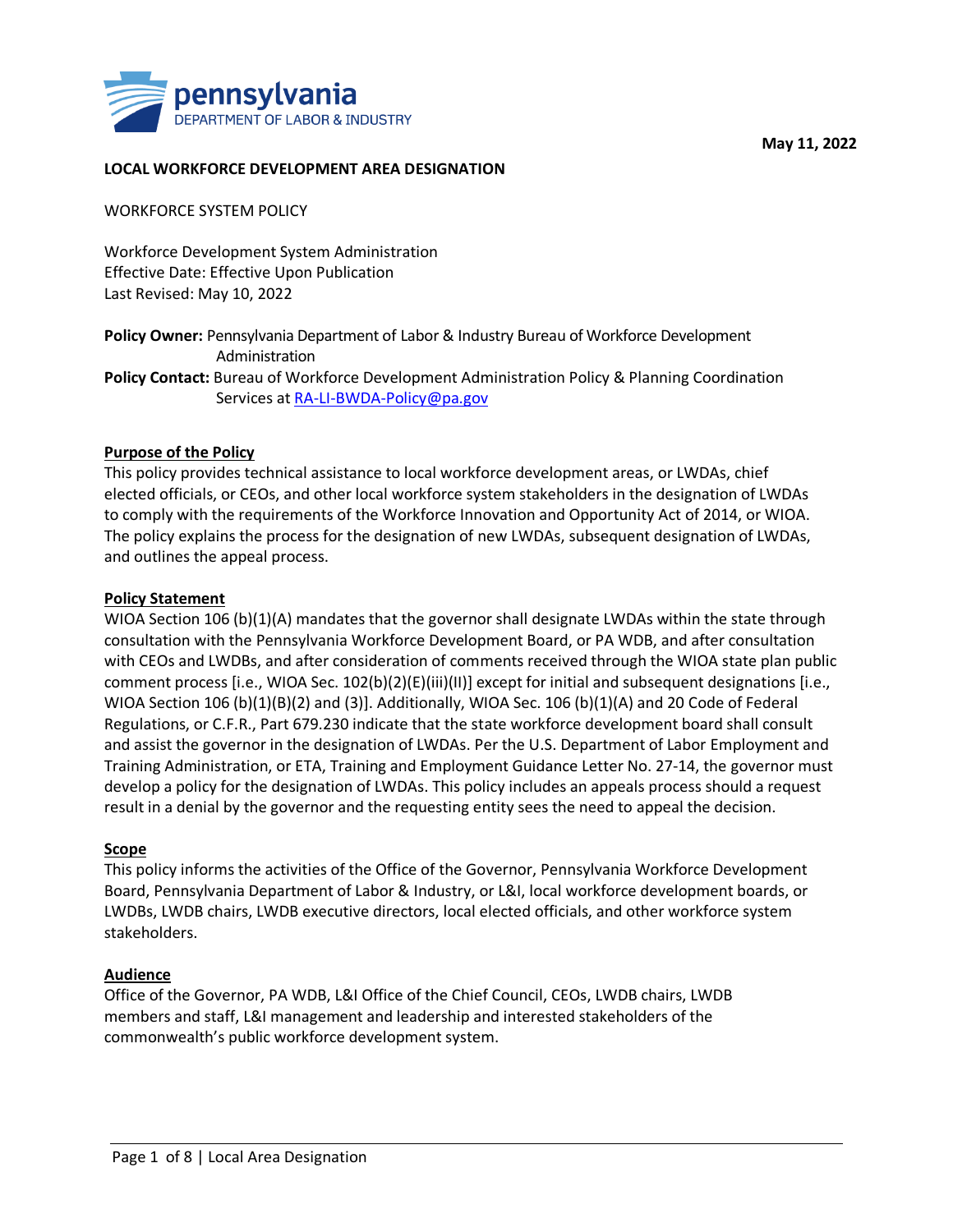## **Definitions**

**Local workforce development area, or LWDA.** Referred to as a local area, serves as a jurisdiction for the administration of workforce development activities and execution of adult, dislocated worker, and youth funds allocated by the state. Such areas may be aligned with a region identified in WIOA sec. 106(a)(1) or may be components of a planning region, each with its own LWDB. The governor must designate local areas for the state to receive adult, dislocated worker, and youth funding under Title I, subtitle B of WIOA. Local areas are also the areas within which LWDBs oversee their functions, including strategic planning, operational alignment and service-delivery design, and a jurisdiction where workforce system partners align resources at a sub-state level to design and implement overall service-delivery strategies.

**Pennsylvania Workforce Development Board, or PA WDB**. Per WIOA Sec. 101(a), the governor established a private-sector policy advisor on building a strong workforce development system aligned with state education and economic development goals and to help the governor fulfill functions delineated at WIOA sec. 101(d).

**Performed Successfully** per WIOA Section 106(e), ''performed successfully'' means the LWDA met or exceeded the adjusted levels of performance for primary indicators of performance described in WIOA Section 116(b)(2)(A) for each of the last two (2) consecutive years for which data are available preceding the determination of performance under this paragraph. Expanded definition found at 20 C.F.R. 679.260.

**Sustained Fiscal Integrity** per WIOA Section 106(e), ''sustained fiscal integrity'' used with respect to a LWDA, means that the U.S. Secretary of Labor has not made a formal determination, during either of the last two (2) consecutive years preceding the determination regarding such integrity, that either the WIOA Title I grant recipient or the administrative entity of the local area misexpended funds provided under Subtitle B due to willful disregard of the requirements of the provision involved, gross negligence, or failure to comply with accepted standards of administration. Expanded definition found at 20 C.F.R. 679.260.

**Unit of General Local Government, or UGLG** is any general-purpose political subdivision of a state that has the power to levy taxes and spend funds, as well as general corporate and police powers (WIOA Sec. 3(62)).

**WIOA Title I Grant Recipient**. The chief elected official in a local area shall serve as the local grant recipient for, and shall be liable for any misuse of, the grant funds allocated to the local area under WIOA Title I sections 128 and 133, unless the chief elected official reaches an agreement with the governor for the governor to act as the local grant recipient and bear such liability (WIOA sec.  $(107)(d)(12)(B)(i)(l)).$ 

# **Background**

With the passing of WIOA in 2014 the commonwealth developed and implemented Workforce System Guidance No. 02-2014*, Process and Timeline for Designation of Pennsylvania's Local Workforce Development Areas—Initial Implementation of the Workforce Innovation and Opportunity Act of 2014*, June 30, 2015. The policy focused on the initial and subsequent designations of LWDAs per WIOA statute and its promulgating regulations. As described in WIOA sec. 106(b)(3), LWDAs that received an initial designation may be granted a subsequent designation for later program years if they have performed successfully, sustained fiscal integrity and, in the case of a local area in a planning region,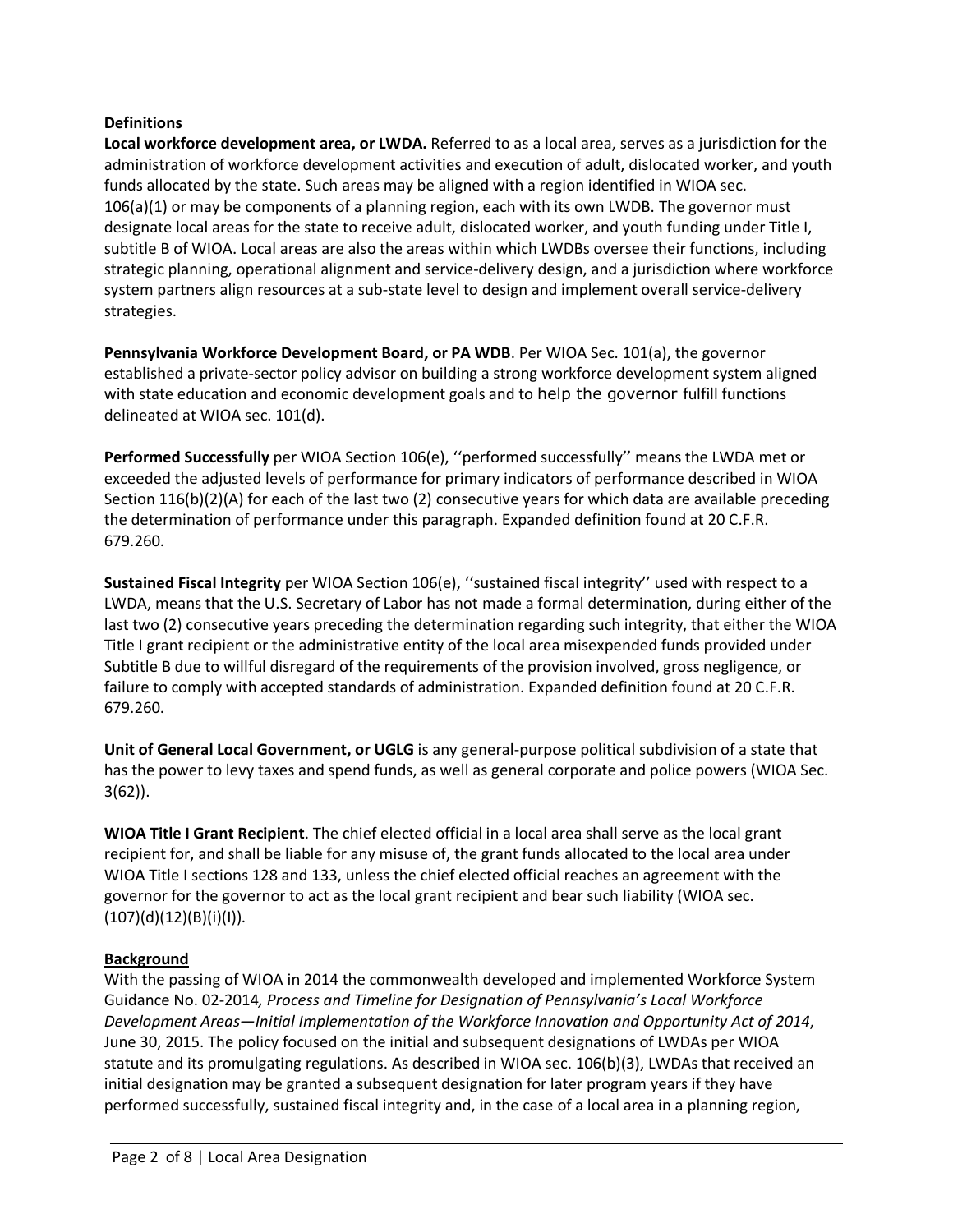met the requirements described in WIOA sec. 106(c)(1). WIOA also provides for units of local government to become a new LWDA. Any unit of local government that desires to become a new LWDA must follow the new area designation requirements below.

Effective July 1, 2015, each of Pennsylvania's twenty-three (23) existing local workforce investment areas that were operating in accordance with WIA, were automatically granted an initial designation as a local workforce development area with WIOA. Such designation was effective July 1, 2015 through June 30, 2017.

Following this initial designation, CEOs in collaboration with LWDBs and other workforce system stakeholders, rigorously evaluated initially designated LWDAs. The purpose of this evaluation was to ascertain whether the LWDA supported the continuation of the initial local area designation or the formation of a new LWDA would need to be considered. The process to determine which areas were defined as LWDAs was data-driven and pursuant to WIOA Section 106(b). In the latter part of 2017, and because of these evaluations, the governor determined that all LWDAs would subsequently continue to exist as initially designated.

# **Procedures**

**Designation of Local Workforce Development Areas**.

- **A. Redesignation of a Local Workforce Development Area.** The governor may redesignate a LWDA if a local area has notmet the adjusted levels of performance for the primary indicators of performance described in WIOA Section 116(b)(2)(A) for each of the last two (2) consecutive years *or* if the local area has not sustained fiscal integrity as defined herein. More information regarding performance may be found in L&I's Sanctions Policy.
- **B. New Area Designation.** At any point in time**,** the governor will consider a request for a new LWDA designation. If the proposed new LWDA is made up of more than one UGLG, the CEOs representing the governmental units requesting a new LWDA must submit a formal request to L&I for the new LWDA designation to be approved. Any request for a new local area designation must be signed by the CEOs who represent all the UGLGs that will compose the new LWDA to demonstrate that the request is the consensus of all the governmental units involved.

A request for a new LWDA designation must:

- **i.** Address, in addition to the required criteria described at WIOA 106(b), the following factors:
	- Consistency with labor market areas;
	- Consistency with regional economic development areas;
	- Existence of education and training providers, such as institutions ofhigher education and career and technical education schools;
	- Submission of a service delivery plan that includes a description of resources available toward the provision of services;
	- Coordination of multiple resources within areas that are based on labormarkets and natural travel patterns of local residents;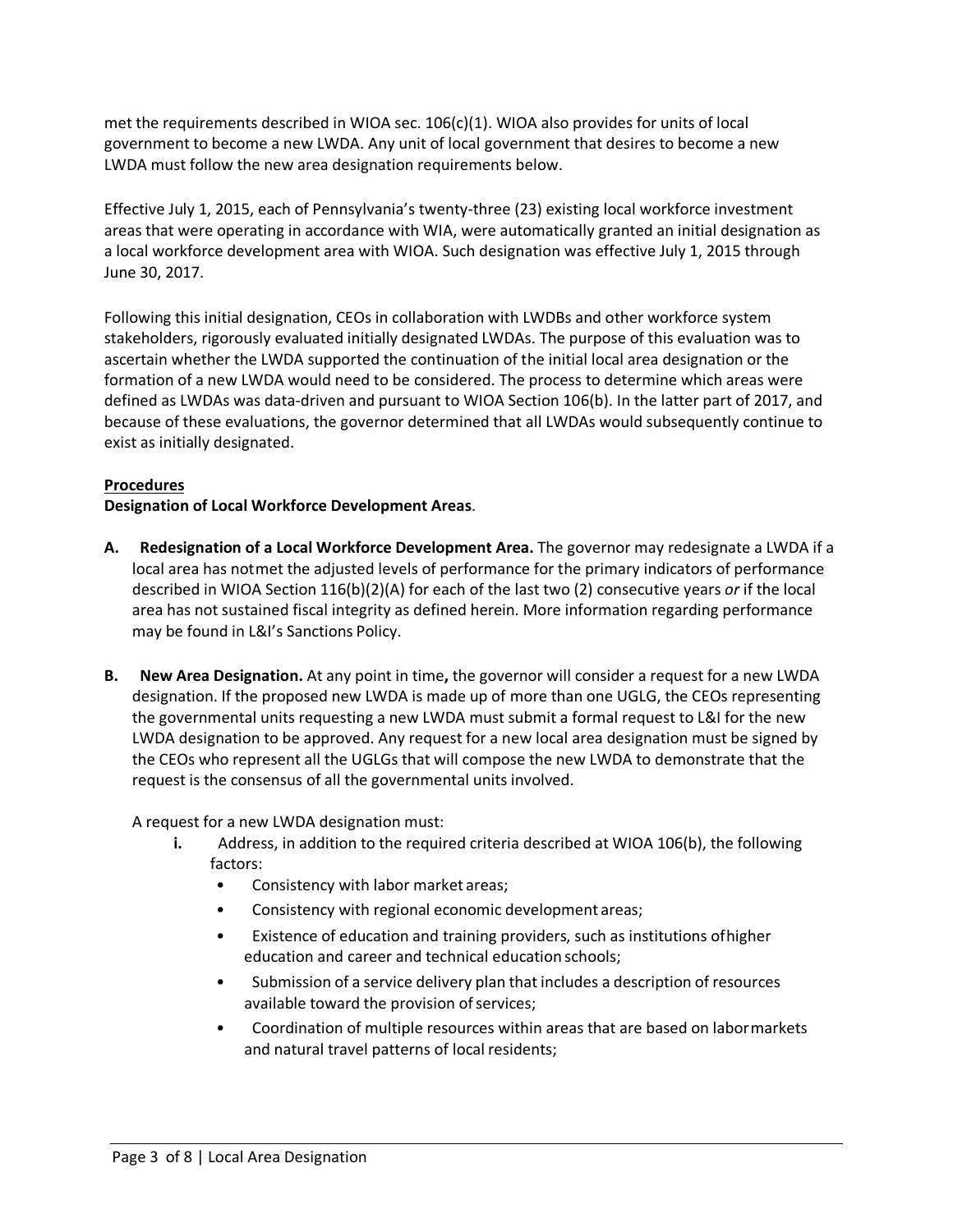- Capacity and access to public/private transportation resources;
- Local support of the implementation strategies to provide quality services to employers and individuals by county commissioners, municipal elected officials including mayors and/or city council members where appropriate, and business or community leaders within the area as demonstrated by letters of support ora vote of support by a city council or other applicable board;
- Local ownership, exhibited by strong involvement of local elected officials and community leaders on the LWDB;
- Availability of Federal and Non-Federal resources necessary to effectively administer workforce investment activities and other provisions of the Act; to include resources beyond the 10% allowed for administrative expenditures allotted to LWDAs;
- Strategies to provide enhanced quality services and activities to employers and individuals;
- Description of community resources and other supportive services meant tohelp those with barriers to employment;
- Local capacity to manage funds, provide oversight of programs, and provide forthe proper stewardship of public funds;
- Address how the proposed new local area designation will affect those other workforce areas from which it is withdrawing; and,
- Provide an analysis that details why the commonwealth and the publicworkforce delivery system will be better off with the designation of the newLWDA.
- **ii.** The new area will only secure the formula allocated funds for each WIOA funding stream based on the formula factors as defined by PA's WIOA State plan for the represented geographic area. If the city, county or consortium area in question becomes part of a consortium, the consortium will determine the distribution of WIOA funds within its region(s).
- **iii.** The following outlines the pathway leading to the governor making a decision on anew LWDA designation request (LWDBs are notified of process progress at each step):
	- 1. A request for a new LWDA is initiated by the CEO(s) and submitted toL&I.
	- 2. L&I reviews the submitted request to ensure required components of the request are completed and acceptable per the regulations governing appeal and the dictate ofthis policy.
	- 3. If the request is deemed accepted L&I provides PA WDB with thesubmission.
	- 4. If the request is deemed unacceptable the request is considered rejected. L&I communicates the determination to PA WDB. PA WDB may review the requestto verify L&I's determination.
	- 5. PA WDB reviews the acceptable request per this policy and provides arecommendation to the Governor.
	- 6. The Governor (or designee) provides the final decision to approve or denythe request.
	- 7. New LWDA designation information is submitted to U.S.DOL.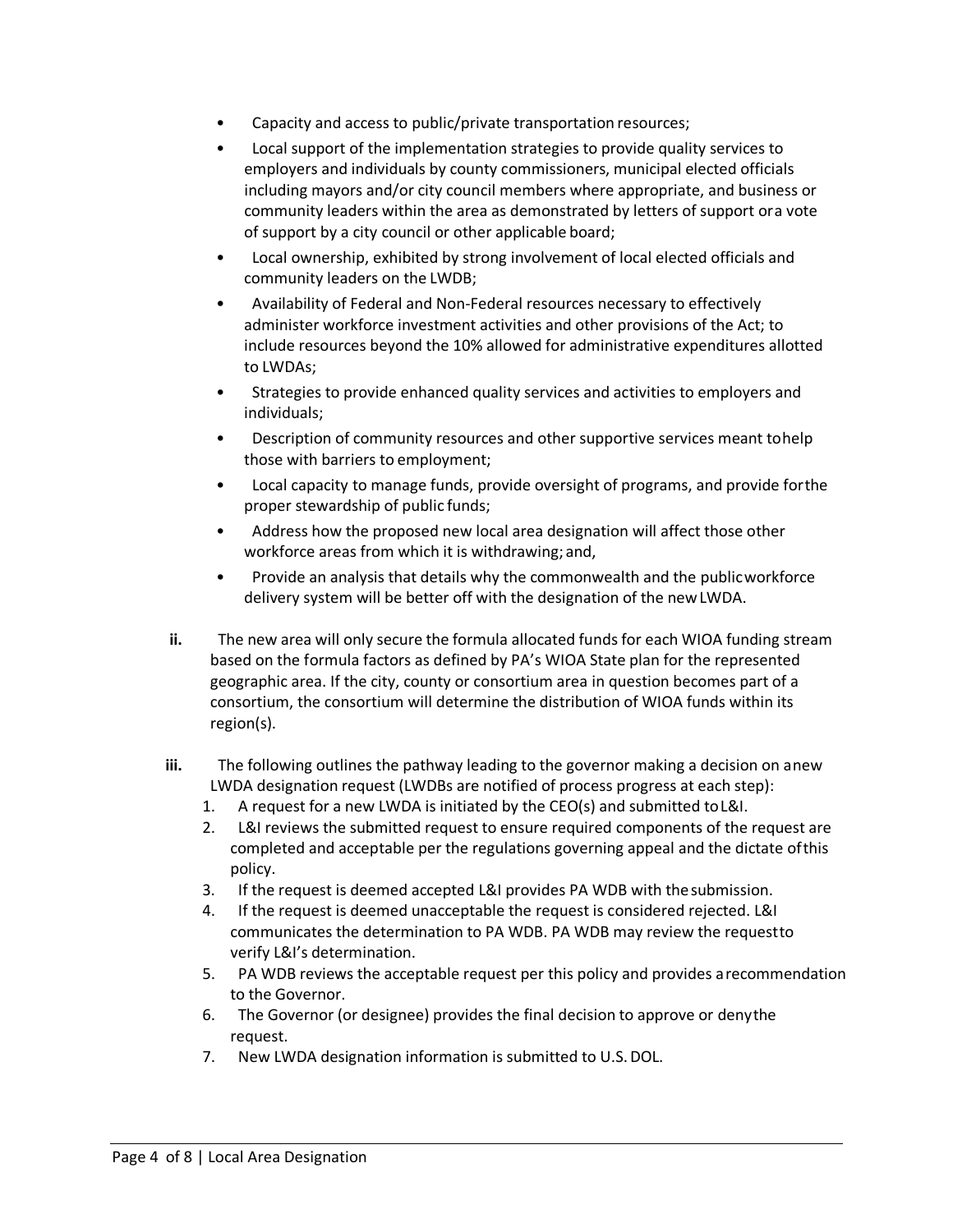- **iv.** Timeline Expectations: Submitters should allow at least nine (9) months for a final decision to be determined and implemented at the federal and state levels. If the request is granted and fully implemented the new local workforce development area designation will be effective the beginning of the upcoming program year (i.e., July1).
- **v.** Requests for a new local area designation must be submitted to the followingresource account: **[RA-LI-BWDA-Policy@pa.gov.](mailto:RA-LI-BWDA-Policy@pa.gov)** The state and/or PA WDB may contact the submitter and request additional information.
- **C. Subsequent Designation.** The requirements for subsequent designation of LWDAs are found in20 C.F.R. 679.250. The subsequent designation process is identical to the New Area Designation process.

**Rights of an entity to appeal the Governor's Decision rejecting a Request for Designation as a LWDA.** Entities defined under 20 C.F.R. Part 679.240-250 requesting but not granted designation as an LWDA under WIOA Section 106(b), paragraph (2) or (3), may submit an appeal to the PA WDB. As noted earlier in this policy, the Governor reserves the right to make final LWDA designation determinations; this includes instances where an appeal is determined. The appellant must establish that it was not accorded procedural rights under the designation process set forth in Pennsylvania's WIOA Combined Plan or establish that it meets the requirements for designation as denoted at WIOA section 106(b)(2) or 106(b)(3) and 20 C.F.R. Part 679.

**D. Appeal Process.** The appellant may request from the PA WDB a state-level appeal and/or a formal appeal hearing within twenty (20) calendar days of receiving the denial of a request for designation as a LWDA.

**Appeal Request Submission Instructions**: A request for a non-formal appeal and/or a formal appeal hearing must be emailed to **[RA-LIBWDA-General@pa.gov.](mailto:RA-LIBWDA-General@pa.gov)** All such requests must contain:

- **i.** a subject line identifying the appellant and designating the letter or email, if applicable, as an appeal and/or formal appeal hearing request.
- **ii.** the submission must include the submitter's point of contactinformation.
- **iii.** a specific statement of the grounds upon which the appeal is sought. Identify the basis for the appeal to include full citations from WIOA or the WIOA Final Rules in Title 29 or Title 34 of the Code of Federal Regulations that support the appeal.
- **iv.** the letter must be signed and dated by appellant. The letter may be mailed or submitted electronically.

L&I responsible for processing of any appeals outlined herein. L&I will acknowledge the appeal request within twenty (20) calendar days of receipt. Thereafter, BWDA will ensure all requirements for state review are met. If the appeal submission is deemed acceptable the appeal submission will be provided to PA WDB for their consideration. L&I will inform PA WDB and the submitter via mail the appeal submission has been provided to the PA WDB for their consideration.

If L&I deems the appeal submission not acceptable and consequently rejected, L&I will inform PA WDB of the appeal submission rejection. PA WDB may agree with the rejection allowing to continue with the process noted in the paragraph above.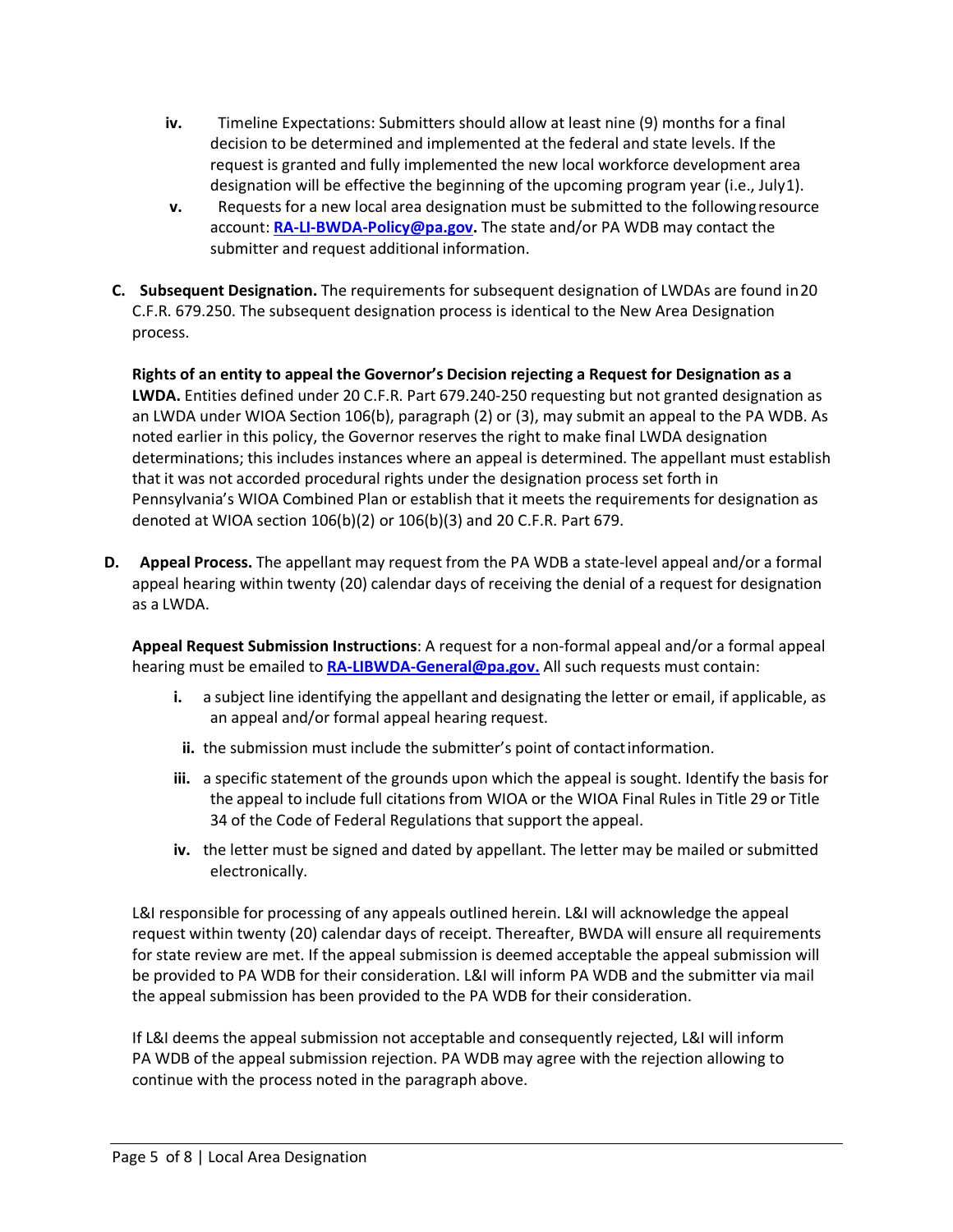PA WDB reserves the right to review the appeal submission to determine if all submission requirements have been met. If PA WDB rejects the appeal submission PA WDB will inform L&I and the submitter via mail the appeal submission was rejected and the reason(s) for the rejection.

In either case, the appeal submitter will be given the option of re-submitting a new appeal that speaks to the reason(s) why the earlier appeal was rejected or choose not to file another appeal.

**E. Non-Formal Appeal Process** If the appellant chooses to file an appeal without requesting a formal appeal hearing, the PA WDB may choose to either decide based solely upon the information included in the appeal and the LWDA's case file or conduct furtherinvestigation.

If the PA WDB made a written request for additional information to the appellant or the appellant's authorized representative and no response is provided to PA WDB within twenty (20) calendardays of PA WDB'S request the appeal is considered resolved.

Timeline Expectations:

- **i.** Appeals must be received by L&I at least 30 calendar days prior to the next regularly scheduled PA WDB quarterly meeting to be presented at that meeting.
- **ii.** Any appeal not received at least 30 calendar days to the next PA WDB quarterly meeting will be presented at the following WDB quarterlymeeting.
- **iii.** The PA WDB can decide either:
	- During the quarterly meeting when the appeal is heard, or
	- During the subsequent quarterly meeting, if the WDB requestsadditional information regarding the appeal
- **iv.** PA WDB may decide that a formal appeal hearing isnecessary

In any case, the PA WDB will notify the appellant and named parties in the appeal as to the appeal status within sixty (60) calendar days of receipt of the original appeal request or sixty (60) calendar days after having received additional information from further investigation.

**F. Formal Appeal Hearing Process.** If the appellant initially requested a formal hearing or PA WDB deemed a formal hearing is necessary, the state must notify the parties (in writing) that the matter has been scheduled for a hearing.

If the appellant did not initially request a hearing and is not satisfied with PA WDB's determination, the appellant may request a hearing within twenty (20) days of receipt of PA WDB's determination. The appellant must submit their appeal request as directed previously with the addition of PA WDB's determination and other information the appellant or their designated representative(s) desires to be considered. The state will acknowledge the formal appeal hearing request within twenty (20) calendar days of receipt and will ensure all requirements for state review are met.

A state hearing examiner will conduct the formal hearing on behalf of the PA WDB. The PA WDB, upon receipt of an appeal requesting a formal hearing, or if the PA WDB decides a formal hearing is appropriate, will forward the formal hearing request to the PA Department of State Office of Hearing Examiners, whereupon a hearing examiner will be assigned to hear the case. The state must notify the parties (in writing) that the matter has been scheduled for a hearing.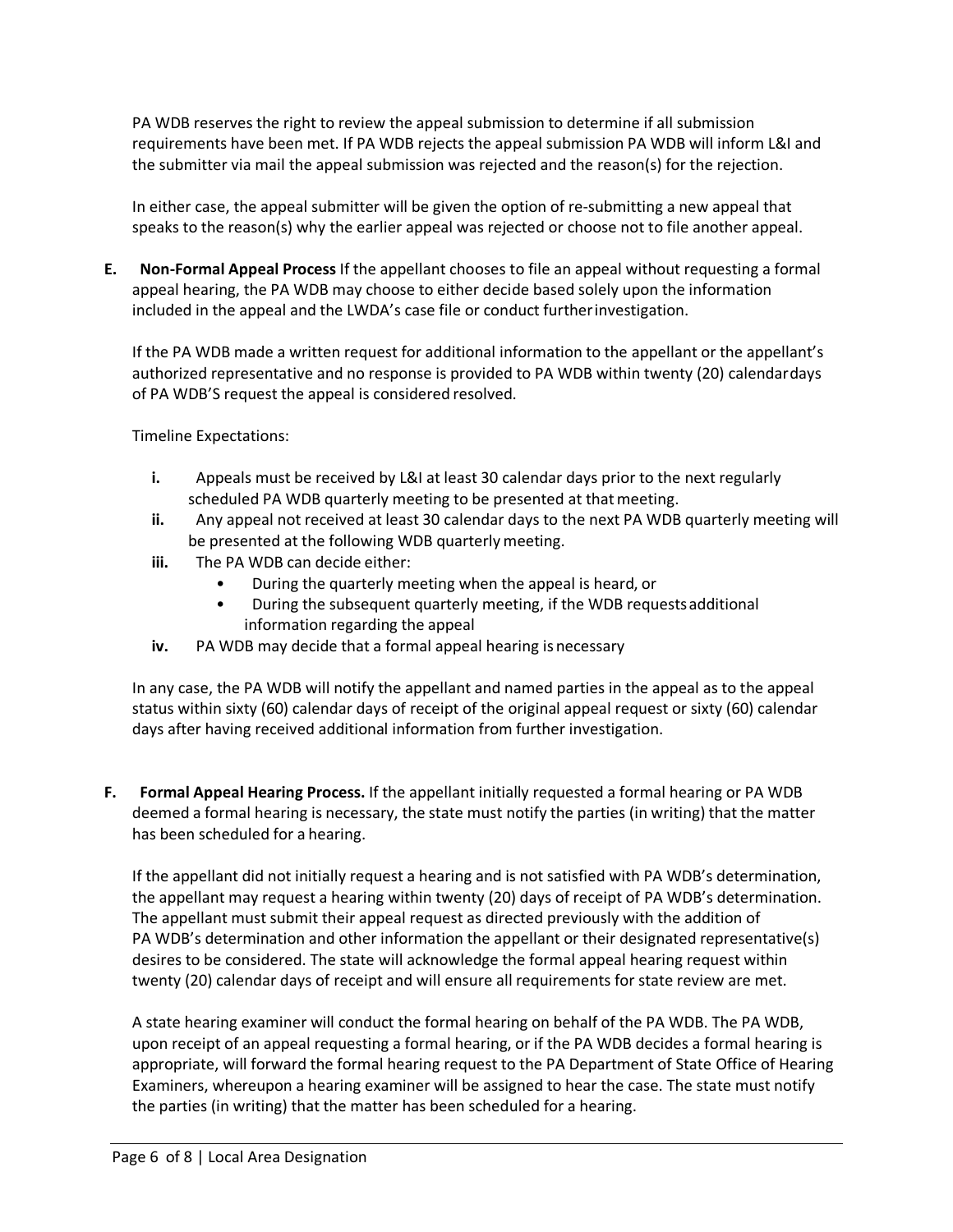The notice must inform the parties of the following:

- **i.** the date, time and location of the hearing.
- **ii.** instructions that the state will conduct and regulate the course of the hearing to assure full consideration of all relevant issues and those actions necessary to ensure an orderly hearingare followed.
- **iii.** instruction that the state must rule on the introductionof evidence and afford the parties the opportunity to present, examine, and cross-examine witnesses following the General Rules of Administrative Practice and Procedure.

In conjunction with the hearing process the state may:

- **iv.** make a recommendation based upon the information included within the appeal request andin the LWDA's case file or investigate further prior to the hearing;
- **v.** request additional information from participating parties;
- **vi.** decide to conduct a unified hearing that includes multiple appellants if the issues arerelated,
- **vii.** permit the participation of interested parties with respect to specific legal or factual issues relevant to the appeal; and,
- **viii.** choose to conduct the hearing at a single location convenient to all parties or, if that would represent a hardship for one or more parties, the state hearing examiner may elect toconduct the hearing via Internet or telecommunications conference call.

The state hearing examiner must conduct the hearing and issue a written recommendation to the governor and PA WDB within forty-five (45) days from the date the hearing occurred. The state hearing examiner's written recommendation must include:

- **ix.** findings of fact;
- **x.** conclusions of law; and,
- **xi.** an analysis of the decision upheld.

The PA WDB will provide written notice of the governor's determination to appellant, respondent and any other appeal participating parties.

If the governor's determination allows the requested designation, it will become effective July 1st of the following year.

**G. Federal Appeal Process** A unit of general local government (including a combination of such units) or a WIOA Title I grant recipient whose appeal or denial of a request for initial, subsequent or new designation as a LWDA has not resulted in such designation or the state's determination was not rendered in a timely manner may request a review of the appeal with the Secretary of the U.S. Department of Labor.

The request must be directed to U.S. DOL's Employment and Training Administration, or ETA. The appeal review request must be filed no later than thirty (30) days after receipt of written notification of the denial from the state. The appellant must establish that it was not accorded procedural rights under the appeal process set forth in Pennsylvania's WIOA Combined Plan or establish that it meets the requirements for designation as denoted in WIOA sec. 106(b)(2) or 106(b)(3) and 20 C.F.R. 679.250.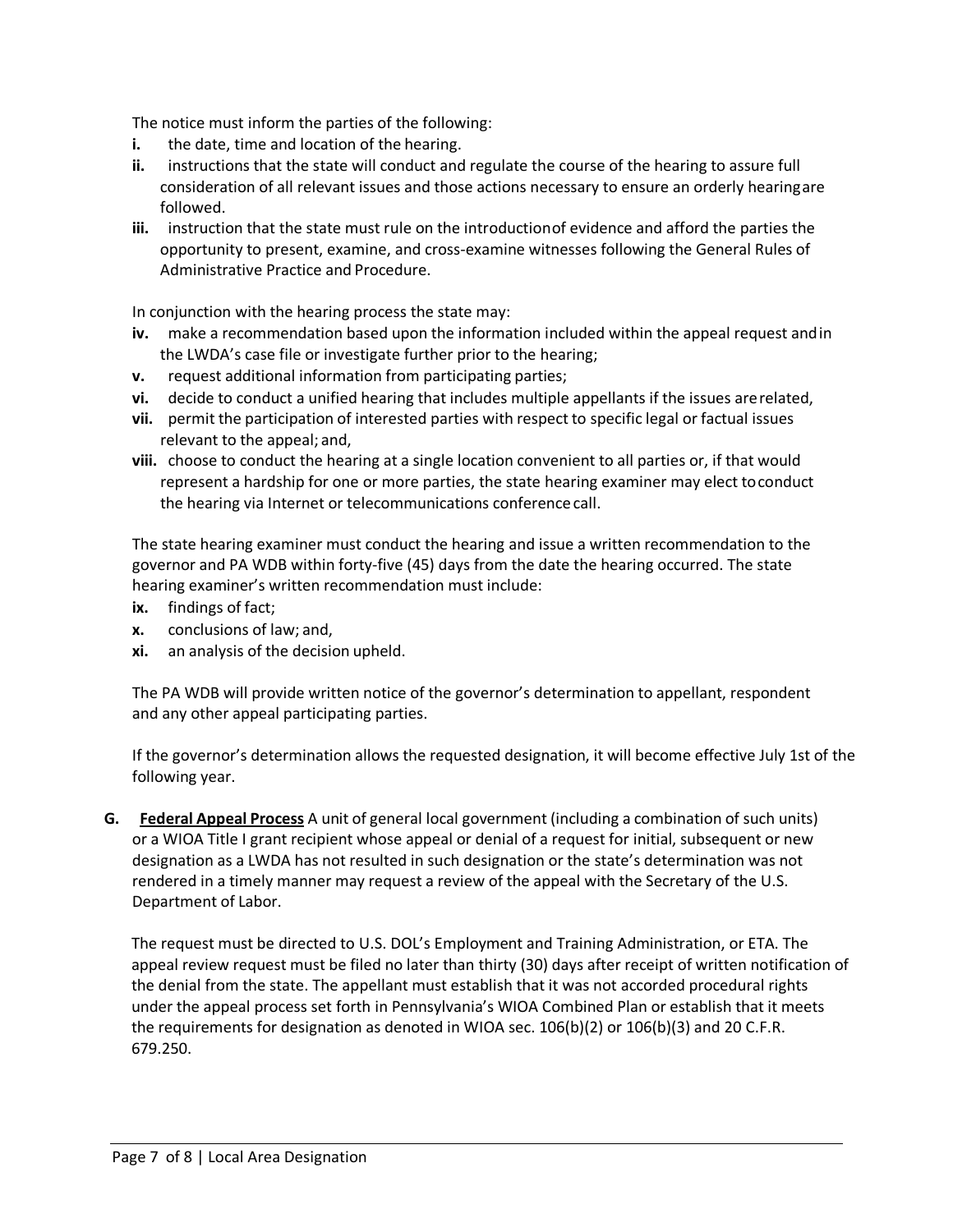All appeals must be submitted in writing by certified mail, return receipt requested, to:

U.S. Department of Labor Employment and Training Administration 200 Constitution Ave, NW Washington, DC 20210 Attention: ASET

Copies of the appeal must be simultaneously provided to:

ETA Regional Administrators, U.S. Department of Labor Employment and Training Administration 1835 Market Street Mailstop ETA/20 Philadelphia PA 19103-2968

and

Pennsylvania Department of Labor & Industry Director, Bureau of Workforce Development Administration 651 Boas Street, Room 1200 Harrisburg, PA 17121

Or the appellant may email the federal appeal request and associated information to: **[RA-LIBWDA-General@pa.gov](mailto:RA-LIBWDA-General@pa.gov)**

U.S. DOL ETA must submit a written determination to the state and the appellant. If the final decision reverses the prior decision, it will become effective July 1st of the following year.

#### **Resources**

- Workforce Innovation and Opportunity Act of 2014, or WIOA, Public Law (Pub. L.) 113-128, enacted July 22, 2014
- WIOA's regulations that include 20 Code of Federal Regulations, or C.F.R., Parts 679 and 683
- Workforce Investment Act of 1998, or WIA, Pub. L. 105-220, *etseq.*
- U.S. Department of Labor Employment and Training Administration, or U. S. DOL ETA, Training and Employment Guidance Letter, or TEGL, No. 27-14, *Workforce Innovation and Opportunity Act Transition Authority for Immediate Implementation of Governance Provisions,* April 15,2015
- U.S. DOL ETA Training and Employment Notice 14-21 *Workforce Innovation and Opportunity Act (WIOA) Core Program Performance Accountability Assessment for Program Years (PY) 2020 and 2021*

# **Policy History**

This policy replaces Workforce System Guidance No. 02-2014, *June 30, 2015*.

# **Public Comment**

This policy was published for public comment from April 15, 2022 through May 2, 2022. Comments received and responses follow.

**Comment:** Training and Employment Notice (TEN) 14-21 states that, for PY2020 and PY2021, the US Department of Labor and US Department of Education "will assess performance only for the Individual Indicator Scores for two indicators – Employment Rate 2nd Quarter after Exit and Median Earnings 2nd